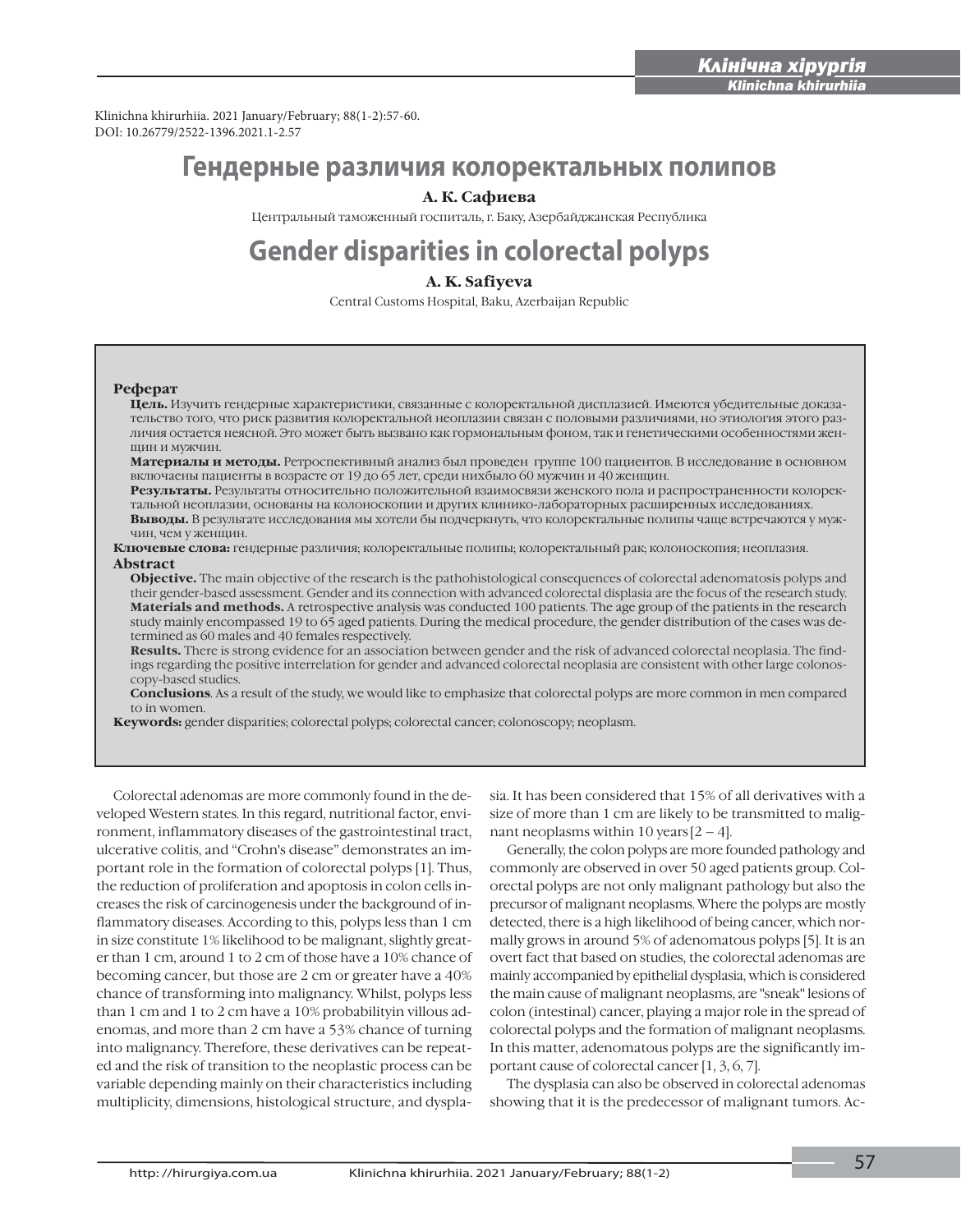i

cording to this, the development of colorectal adenomas in the colon is also the main insignia of malignant tumor progression. The number of polyps, histological structure, and grade of dysplasia is essential amid the transition into malignancy. Besides, the complex glandular crowding and irregularity, prominent glandular budding, cribriform structures, vague luminal papillary extensions, and back-to-back glands were observed in the analysis. The colon cancers encompass 30% to 50% of adenomas [2, 8, 9]. The formation of ectopic crypts leads to dysplasia. Abnormal differentiation of crypts in basal layer cause the development of colorectal cancer [3, 9, 10].

It is ostensibly that thestrong evidence for an association between gender and the risk of advanced colorectal neoplasia emerged out. The findings of a positive association for gender and advanced colorectal neoplasia are consistent with other large colonoscopy-based studies. The etiology for the gender difference remains uncertain, but it might be related to hormonal differences.Genetic differences between men and women might account for some of the differences in the rate of advanced neoplasia [11].

Aim of study. The pathohistological consequences of colorectal adenomatosis polyps andtheir gender based assessment were considered objective of the chosen research.

#### **Materials and methods**

Between the period of 2011 and 2016, the endoscopic polypectomy was performed in 118 out of 1375 patients enrolled at the Endoscopy Department of the Central Customs Hospital in Baku, Azerbaijan. The polypectomy was performed with a squeezing ring and a biopsy clamp. A retrospective analysis was conducted in 100 of these patients. The age group of the patients in the research study mainly encompassed 19 to 65 aged patients. During the examination, 18 patients were excluded from the study group for certain reasons. The colonoscopic examination was performed in patients above 45 years of age who had gastrointestinal disorders, bleeding, bloody mucous, and constipation. The patients underwent bowel



*Figure 1. Histopathologic distribution of polyps.*

preparation and those with cardiac problems were referred to the cardiologist before the medical procedure that was conducted. Colonoscopy was performed under intravenous sedation, and the patients were discharged to their homes right after the medical procedure.

#### **Results**

The retrospective study included 100 parafin blocks of polypectomized specimens. During the medical procedure, those blocks were used to examine 100 polyps based on gender disparities. Tissue preparation was done in Central Customs Hospital Patomorphology Department. The sections were taken from the paraffin-embedded tissues using a microtome, afterward, put on the slide, and stained with hematoxylin eosin (HE). Because of the investigation, it was revealed out that colorectal polyps are more common in men than in women.

In line with the histological examination of Hematoxylin and Eosin stained (H&E) preparations, there were 45 tubes, 23 tubulovillous, 16 inflammatory, 13 hyperplastic, 2 serrated and one polyp in the villous form were detected. The middle age of the patients was  $56.78 \pm 1.64$ . In this study, around 38 patients constituted 50 to 69 age group and 5 patients were included between 40 and 49 age group. Generally, the proportion of the detection of colorectal adenomas in men and women is about 1.5:1.

In terms of localization of colorectal adenomas, the distal region of the colon was superior to the proximal region. The average size of the colorectal adenomas was  $1.27 \text{ cm} \pm 0.11$ , which ranged from 0.3 to 3.2 cm and the average size of the villous adenomas was 1.14 cm. The size of the tubular adenomas ranges from 0.8 to 3 cm with an average of 1.38 cm. Tubulovillous adenomas range from 0.3 to 3.2 cm, with an average of 1.4 cm. When the cases were inspected in terms of having or not having dysplasia, it was detected that dysplasia was present in 42 cases and was absent in 58 cases. When 42 cases with dysplasia were followed, 26 cases constituting 61.9 % of it proceeded to the malignancy over time. 16 cases estimating 38.1 % did not develop the malignancy. Malignancy of the polyps with high and low dysplasia is far more expected. Dysplasia has been detected in large dimensional polyps, which overlaps with the literature data. In this manner, in the chosen study, there is 32.5% of dysplasia in polyps less than 1 cm, and polyps 1 to 3 cm have 70.58% of dysplasia, and 100% of it, is observed in 3 cm large polyps. Dysplasia was detected 26 out (32.5%) of 80 patients, which have smaller polyps of 1 cm. We found dysplasia in 12 out of 17 polyps (70.58%) between 1 to 3 cm in size, while dysplasia was found in all 3 polyps (100%) larger than 3 cm.

#### **Discussion**

The medical examination was conducted with the evaluation of bowel and the detected polyps were treated mainly depending on their sizes. Amid the procedure, small polyps removed by forceps biopsy, and 0.5 cm large polyps have been cut off by squeezing ring. All detected polyps were sent to the pathological examination. During the medical proce-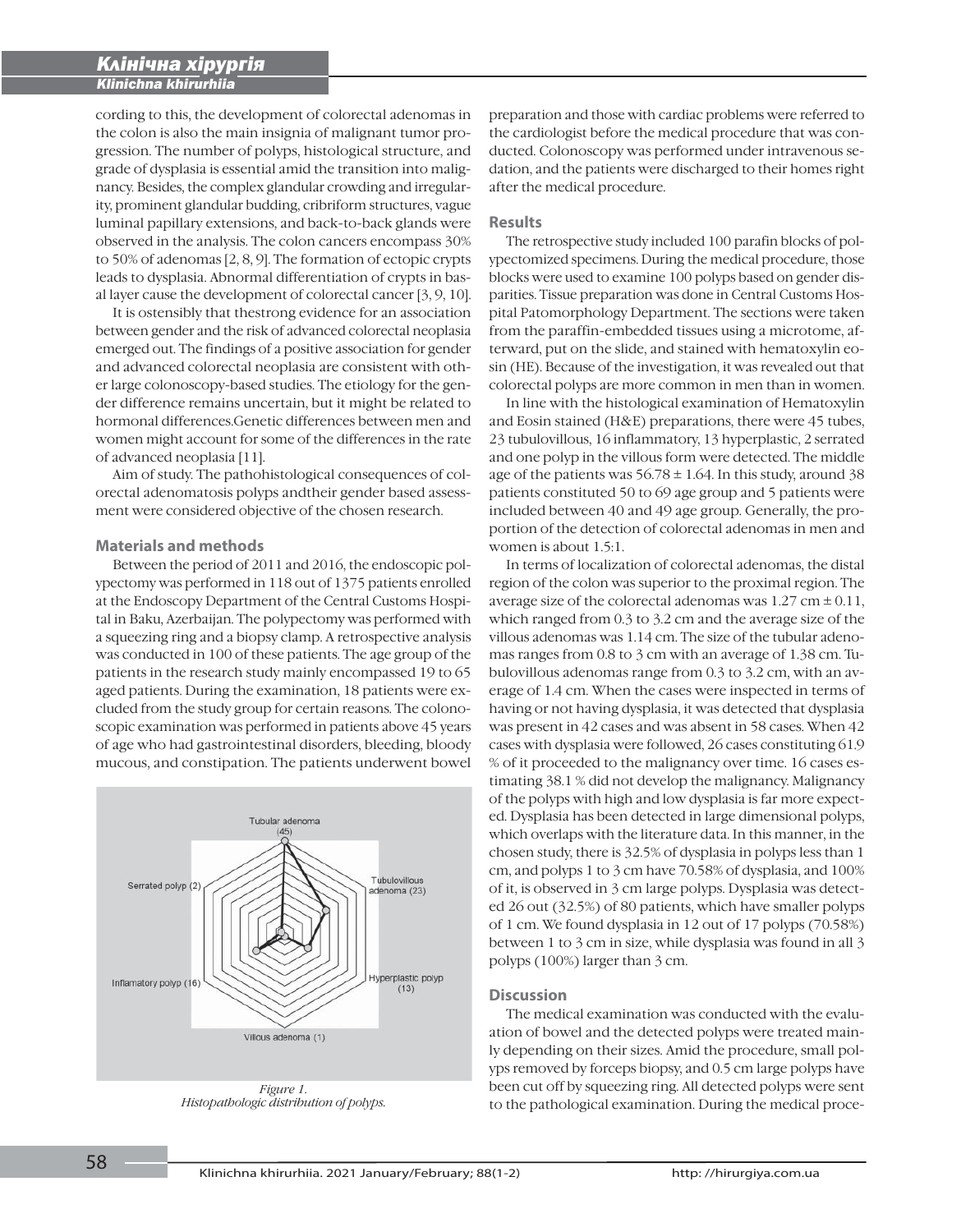

*Figure 2. Giant villous polyps and its histological structure.*

dure, the gender distribution of the cases was determined as 60 males and 40 females respectively. As a result of the examination, the pathophysiological classification is identified as followed. Histopathological evaluation revealed tubular adenoma in 46 cases, (18 females and 28 males) tubulovillous adenoma in 23 cases (7 females and 16 males) inflammatory polyp in 15 cases, (8 females and 7 males) hyperplastic polyp in 13 cases, (4 females and 9 males) serrated polyp in 2 cases, (1 female and 1 male) and villous adenoma in one (1 female) case. In the cases we examined, we found several polyps ranging from 1 to 3.

Studies have shown that tubular polyps are present in both sides of the intestine, tubulovillous polyps on the left side, and villous polyps are mostly localized in the rectosigmoid region. The chosen study revealed that the size of polyps is directly correlated with their pathomorphological structures. The patients with tubular adenomatous polyps were asked to undergo the follow-up examination once a year and those with villous hyperplasia were asked to take the follow-up examination once every 6 months. Two patients with a high degree of dysplasia were surgically treated (*Fig. 1*).

In the study, 13 removed polyps were cosnidered hyperplastic polyps. Dysplasia of polyps was assessed pathophysiologically and was found in 42 (14 females and 28 males) cases of the 100 polyps, but the remaining 58 (25 females and 33 males) polyps did not show dysplasia. When revaluated 42 polyps detected in dysplasia 26 out of them (61.9%) later developed malignancy and it was not detected in 16 patients. (38.1%)None of the 58 polyps with dysplasia were detected in malignancy (*Fig. 2*).

#### **Conclusions**

 As a result of the study, we would like to emphasize that colorectal polyps are more common in men compared to in women. Hence, gender and its connection with advanced colorectal displasia are the focus of the research study. During the medical procedure, the gender distribution of the cases was determined as 60 males and 40 females respectively. A progressive risk of polyp or tumor formation is noted with aging. Colonoscopy is needed to correctly diagnose an increasing prevalence of pathology in the elder people. The findings of a positive association for gender and advanced colorectal neoplasia are consistent with other large colonoscopy-based studies. The etiology for the gender difference remains uncertain, but it might be related to hormonal differences. Genetic differences between men and women might account for some of the differences in the rate of advanced neoplasia.

i

**Funding.** The chosen study was not supported or funded by any drug company. During the examination process, the research study did not receive any financial support from either institution or funding companies.

**Acknowledgment.**The author expresses her sincere gratitude to Central Customs Hospital the Department of Surgical Diseases for additional data collection and analysis, pathohistologic and colonoscopic examination, and other related things.

**Conflict of interest:** There is no conflict of interest

#### **References**

- 1. Yashiro M. Ulcerative colitis-associated colorectal cancer. World J Gastroenterol. 2014 Nov 28;20(44):16389-97. doi: 10.3748/wjg.v20.i44.16389. PMID: 25469007; PMCID: PMC4248182..
- 2. Doniec JM, Löhnert MS, Schniewind B, Bokelmann F, Kremer B, Grimm H. Endoscopic removal of large colorectal polyps: prevention of unnecessary surgery? Dis Colon Rectum. 2003 Mar;46(3):340-8. doi: 10.1007/ s10350-004-6553-x. PMID: 12626909.
- 3. Bertelson NL, Kalkbrenner KA, Merchea A, Dozois EJ, Landmann RG, De Petris G, et al. Colectomy for endoscopically unresectable polyps: how often is it cancer? Dis Colon Rectum. 2012 Nov;55(11):1111-6. doi: 10.1097/DCR.0b013e3182695115. PMID: 23044670.
- 4. Amato A, Radaelli F, Dinelli M, Crosta C, Cengia G, Beretta P, et al. Early and delayed complications of polypectomy in a community setting: The SPoC prospective multicentre trial. Dig Liver Dis. 2016 Jan;48(1):43-8. doi: 10.1016/j.dld.2015.09.007. Epub 2015 Sep 28. PMID: 26493629.
- 5. Marley AR, Nan H. Epidemiology of colorectal cancer. Int J Mol Epidemiol Genet. 2016 Sep 30;7(3):105-114. PMID: 27766137; PMCID: PMC5069274.